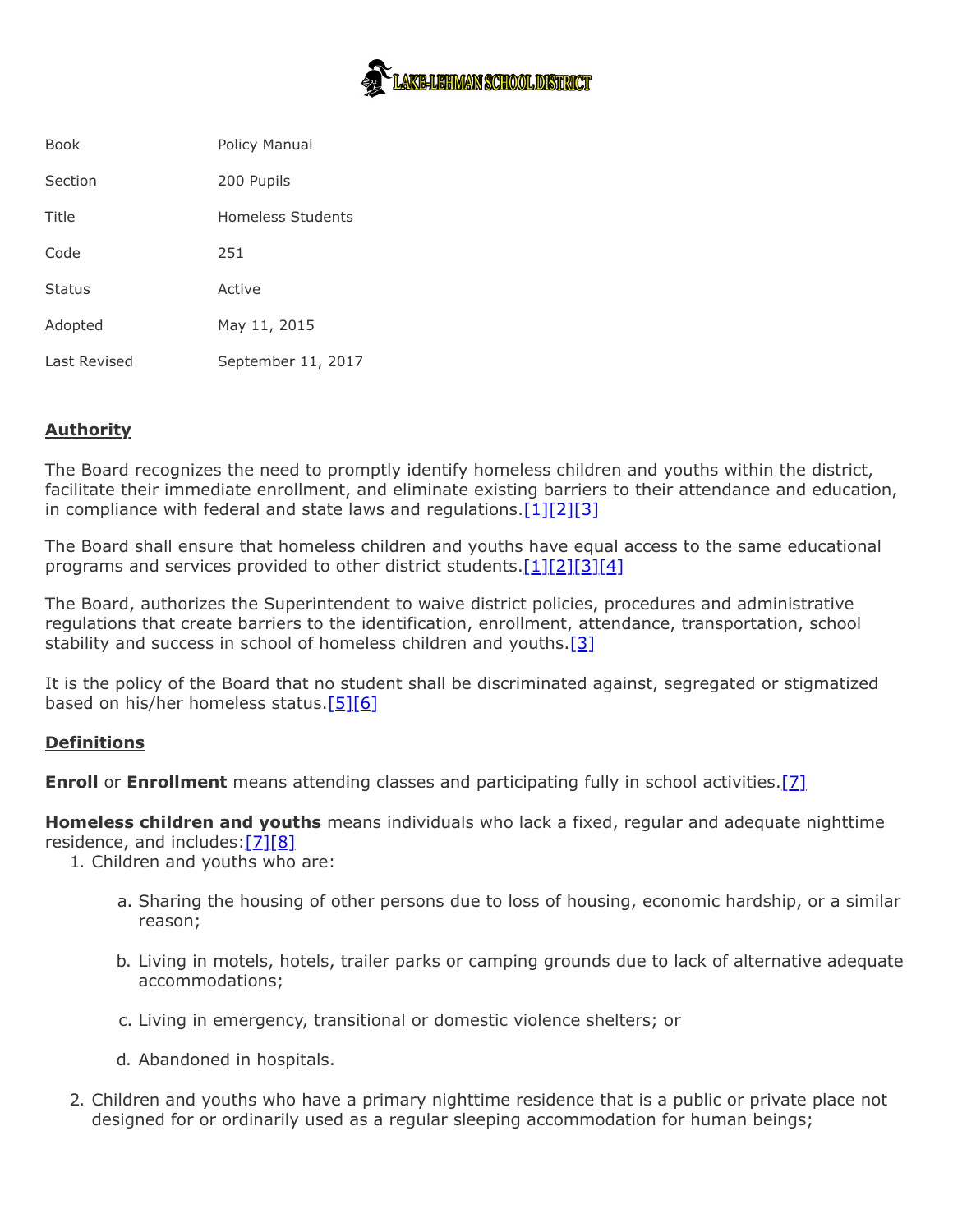- 3. Children and youths who are living in cars, parks, public spaces, abandoned buildings, substandard housing, bus or train stations or similar settings;
- 4. Migratory children who qualify as homeless because they are living in circumstances described above; and
- 5. School-aged parents living in houses for school-aged parents if they have no other available living accommodations.

**School of origin** is the school the child or youth attended when permanently housed or the school in which the child or youth was last enrolled, including preschool. When the child or youth completes the final grade level served by the school of origin, the school of origin shall include the designated receiving school at the next grade level for all feeder schools.<sup>[\[6\]](http://www.law.cornell.edu/uscode/text/42/11432)</sup>

**Unaccompanied youth** means a homeless child or youth not in the physical custody of a parent or guardian. This includes youth who have run away from home; been abandoned or forced out of home by a parent, guardian or other caretaker; or separated from a parent or guardian for any other reason. [7]

## **Delegation of Responsibility**

The Board designates the Director of Pupil Services and Logistics to serve as the district's liaison for homeless children and youths.<sup>[6]</sup>

The district's liaison shall ensure outreach and coordination with: $[6]$ 

- 1. Local social service agencies and other entities that provide services to homeless children and youths and families.
- 2. Other school districts on issues of prompt identification, transfer of records, transportation and other inter-district activities.
- 3. District staff responsible for the provision of services under Section 504 of the Rehabilitation Act and the Individuals with Disabilities Education Act.[9][10]

4. State and local housing agencies responsible for comprehensive housing affordability strategies. The district's liaison shall ensure that public notice of the educational rights of homeless children and youths is disseminated in locations frequented by parents/guardians of homeless children and youths, and unaccompanied youths, including schools, shelters, public libraries, and soup kitchens. Such notice shall be provided in a manner and form understandable to the parents/guardians of homeless children and youths, and unaccompanied youths. $[6]$ 

The district's liaison shall provide reliable, valid and comprehensive data to the Coordinator of Pennsylvania's Education for Children and Youth Experiencing Homelessness (ECYEH) Program in accordance with federal and state laws and regulations. $[6]$ 

# **Guidelines**

## Enrollment/Placement

*Best Interest Determination -*

In determining the best interest of a child or youth, the district shall:

- 1. Presume that keeping the child or youth in the school of origin is in the child's or youth's best interest, except when doing so is contrary to the request of the parent/guardian or unaccompanied youth.[\[6\]](http://www.law.cornell.edu/uscode/text/42/11432)
- 2. Consider student-centered factors related to impact of mobility on achievement, education, health and safety, giving priority to the request of the parent/guardian or unaccompanied youth.<sup>[6]</sup>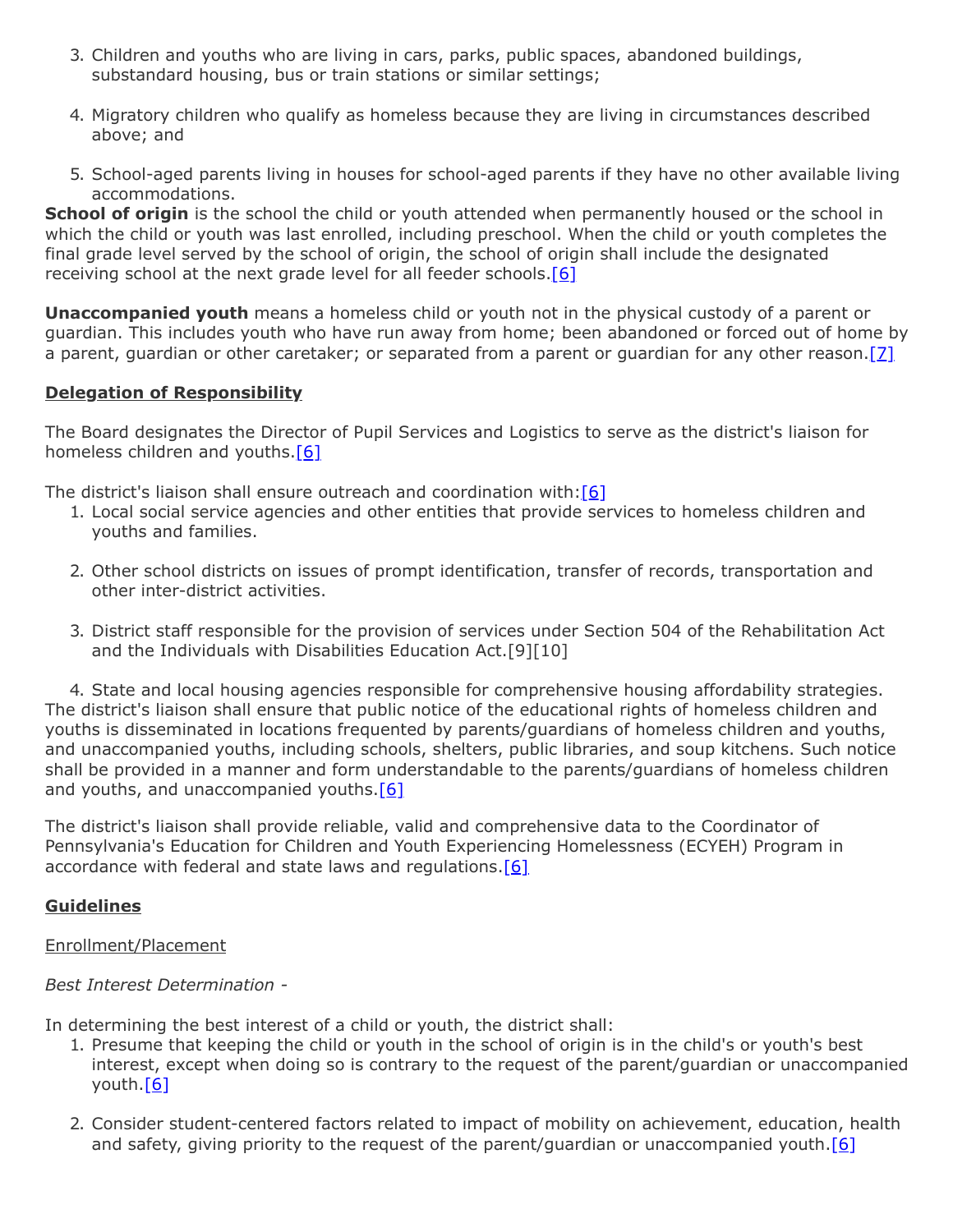3. If, after such consideration, the district determines that it is not in the child's or youth's best interest to attend the school of origin or the school requested by the parent/guardian or unaccompanied youth, the district shall provide the parent/guardian or unaccompanied youth with a written explanation of the reasons for its determination. The explanation shall be in a manner and form understandable to the parent/guardian or unaccompanied youth and shall include information regarding the right to appeal. $[6]$ 

## *Placement -*

In accordance with the child's or youth's best interest, the district shall continue to enroll a homeless student in his/her school of origin while s/he remains homeless and through the end of the academic year in which s/he obtains permanent housing  $[6]$ 

Parents/Guardians of a homeless student may request enrollment in the school in the attendance area where the student is actually living or other schools. $[6]$ 

The district's liaison shall assist an unaccompanied youth in placement or enrollment decisions, giving priority to the views of the student in determining where s/he will be enrolled.[\[6\]](http://www.law.cornell.edu/uscode/text/42/11432)

The district shall provide the parent/guardian or unaccompanied youth with a written explanation of any district decision related to school selection or placement, including the right to appeal. $[6]$ 

### *Enrollment -*

The selected school shall immediately enroll the student and begin instruction, even if:

1. The student is unable to produce records normally required for enrollment.  $[3][11][12][13][14]$  $[3][11][12][13][14]$ [15][16][17]

2. The application or enrollment deadline has passed during any period of homelessness.  $[6][11]$  $[6][11]$ The district's liaison shall immediately contact the school last attended by the child or youth to obtain relevant academic or other records. $[6][11][12][13][14][15][16][17]$  $[6][11][12][13][14][15][16][17]$ 

The district may require a parent/guardian to submit contact information.  $[6]$ 

#### *Assignment -*

If the district is unable to determine the student's grade level due to missing or incomplete records, the district shall administer tests or utilize appropriate means to determine the student's assignment within the school. $[6][18]$  $[6][18]$ 

#### *Dispute Resolution -*

If a dispute arises over eligibility, enrollment or school selection:  $[6]$ 

- 1. The parent/guardian or unaccompanied youth shall be referred to the district's liaison, who shall assist in the dispute resolution process.
- 2. The student shall be immediately enrolled in the school in which enrollment is sought, pending final resolution of the dispute, including all available appeals.
- 3. The district's liaison shall issue a written decision of the dispute within twenty (20) business days of being notified of the dispute.

A parent/guardian or unaccompanied youth may appeal a district's written decision or file a complaint with the Coordinator of Pennsylvania's Education for Children and Youth Experiencing Homelessness Program.

#### Education Records

Information about a homeless child's or youth's living situation shall be treated as a student education record subject to the protections of the Family Educational Rights and Privacy Act (FERPA), and shall not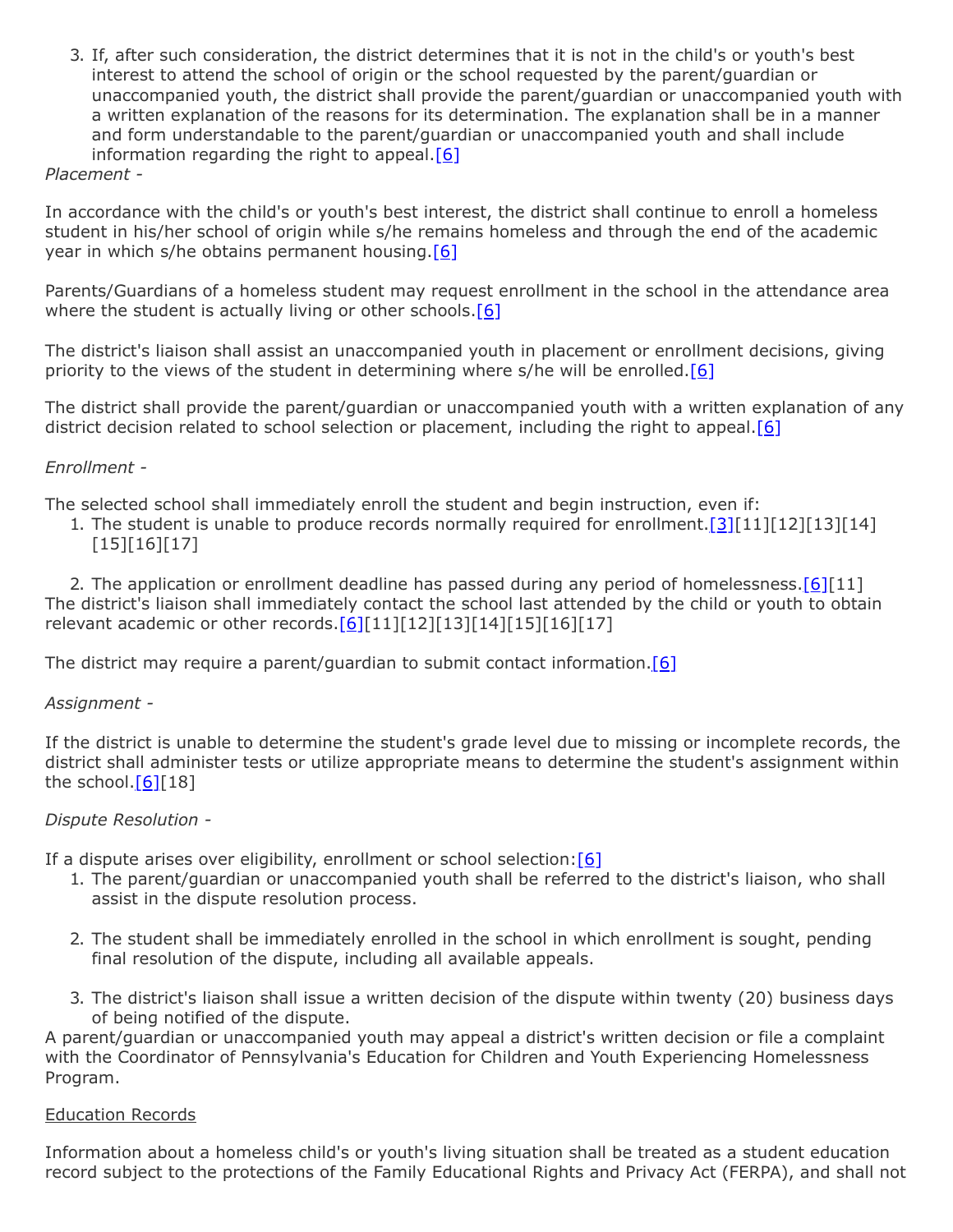# Comparable Services

Homeless students shall be provided services comparable to those offered to other district students including, but not limited to: $[1][6][19]$  $[1][6][19]$  $[1][6][19]$ 

- 1. Transportation services.[20]
- 2. School nutrition programs.[21]
- 3. Career and technical education.[22]
- 4. Preschool programs.
- 5. Educational programs for which the homeless student meets the eligibility criteria, such as:
	- a. Services provided under Title I or similar state or local programs.[23]
	- b. Programs for English Language Learners.[24]
	- c. Programs for students with disabilities.[10]

## d. Programs for gifted and talented students.[25] **Transportation**

The district shall provide transportation for homeless students to their school of origin or the school they choose to attend within the school district. $[1][6][20]$  $[1][6][20]$  $[1][6][20]$ 

If the school of origin is outside district boundaries or homeless students live in another district but will attend their school of origin in this district, the school districts shall agree upon a method to apportion the responsibility and costs of the transportation.  $[6]$ 

# **Training**

The district's liaison shall participate in professional development programs and other technical assistance activities offered by the Coordinator of Pennsylvania's Education for Children and Youth Experiencing Homelessness Program.[\[6\]](http://www.law.cornell.edu/uscode/text/42/11432)

The district's liaison shall arrange professional development programs for school staff, including office staff. $[6]$ 

School personnel providing services to homeless children and youths, including school enrollment staff, shall receive professional development and support to:  $[6]$ 

- 1. Improve identification of homeless children and youths and unaccompanied youths;
- 2. Understand the rights of such children, including requirements for immediate enrollment and transportation; and
- 3. Heighten the awareness of, and capacity to respond to, the educational needs of such children.